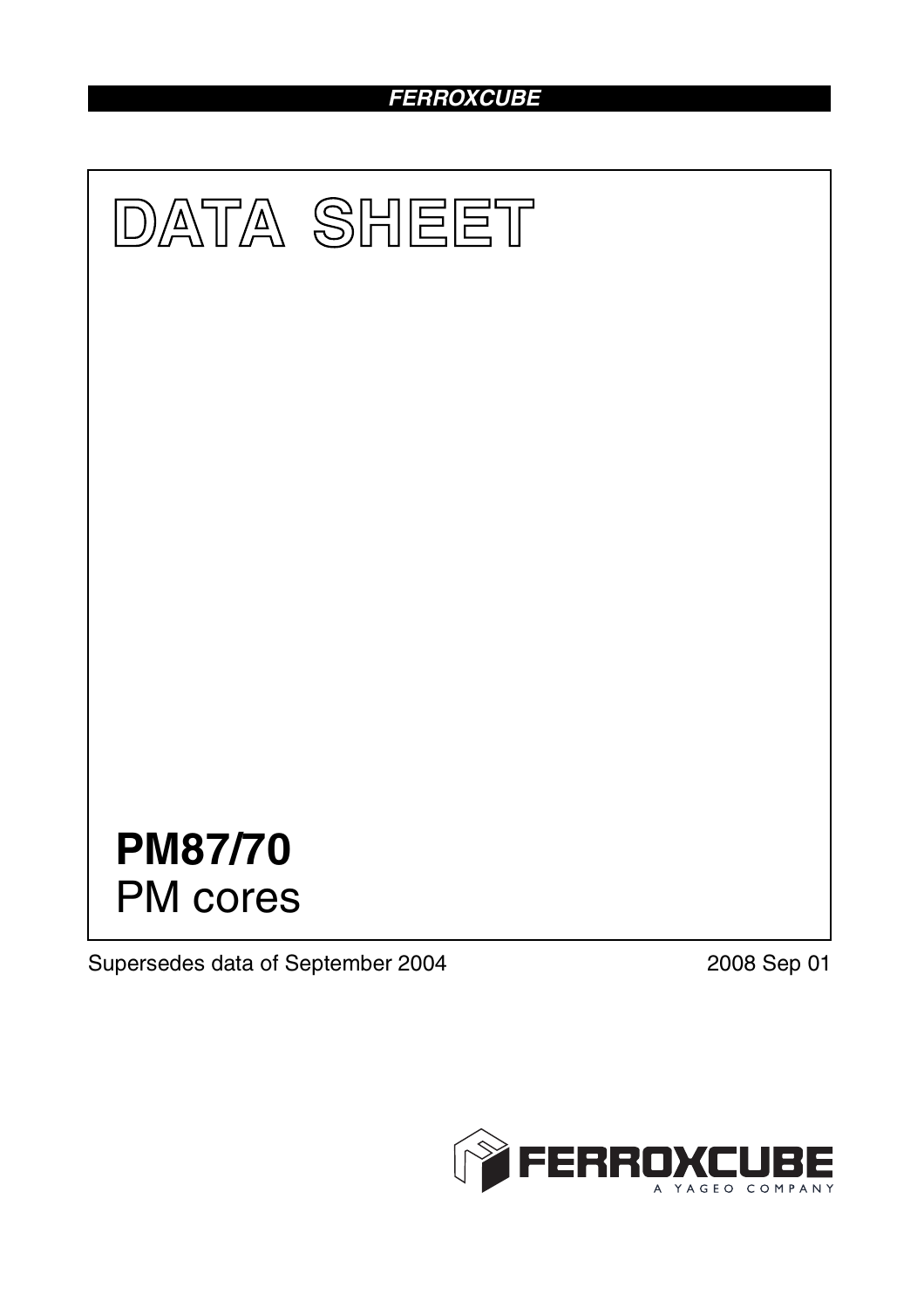## PM cores PM87/70

#### **CORE SETS**

#### **Effective core parameters**

| <b>SYMBOL</b> | <b>PARAMETER</b> | <b>VALUE</b>  | <b>UNIT</b>     |
|---------------|------------------|---------------|-----------------|
| $\Sigma(I/A)$ | core factor (C1) | 0.161         | $mm-1$          |
| $V_{e}$       | effective volume | 133000        | mm <sup>3</sup> |
| $I_e$         | effective length | 146           | mm              |
| $A_{e}$       | effective area   | 910           | mm <sup>2</sup> |
| Amin          | minimum area     | 700           | mm <sup>2</sup> |
| m             | mass of set      | $\approx 770$ | g               |



#### **Core sets for general purpose transformers and power applications**

Clamping force for  $A_L$  measurements,  $1250 \pm 250$  N.

| <b>GRADE</b> | $H_{L}$<br>(nH)   | μ <sub>e</sub> | <b>AIR GAP</b><br>$(\mu m)$ | <b>TYPE NUMBER</b> |
|--------------|-------------------|----------------|-----------------------------|--------------------|
| 3C90         | $15000 \pm 25 \%$ | $\approx 1770$ | $\approx 0$                 | PM87/70-3C90       |
| 3C94         | $15000 \pm 25 \%$ | $\approx 1770$ | $\approx 0$                 | PM87/70-3C94       |

#### **Properties of core sets under power conditions**

| <b>GRADE</b> | B (mT) at                                       | CORE LOSS (W) at                               |
|--------------|-------------------------------------------------|------------------------------------------------|
|              | $H = 250$ A/m;<br>$f = 25$ kHz;<br>$T = 100 °C$ | $f = 25$ kHz;<br>$B = 200$ mT;<br>$T = 100 °C$ |
| 3C90         | $\geq$ 320                                      | $\leq 20$                                      |
| 3C94         | $\geq$ 315                                      | $\leq 16$                                      |